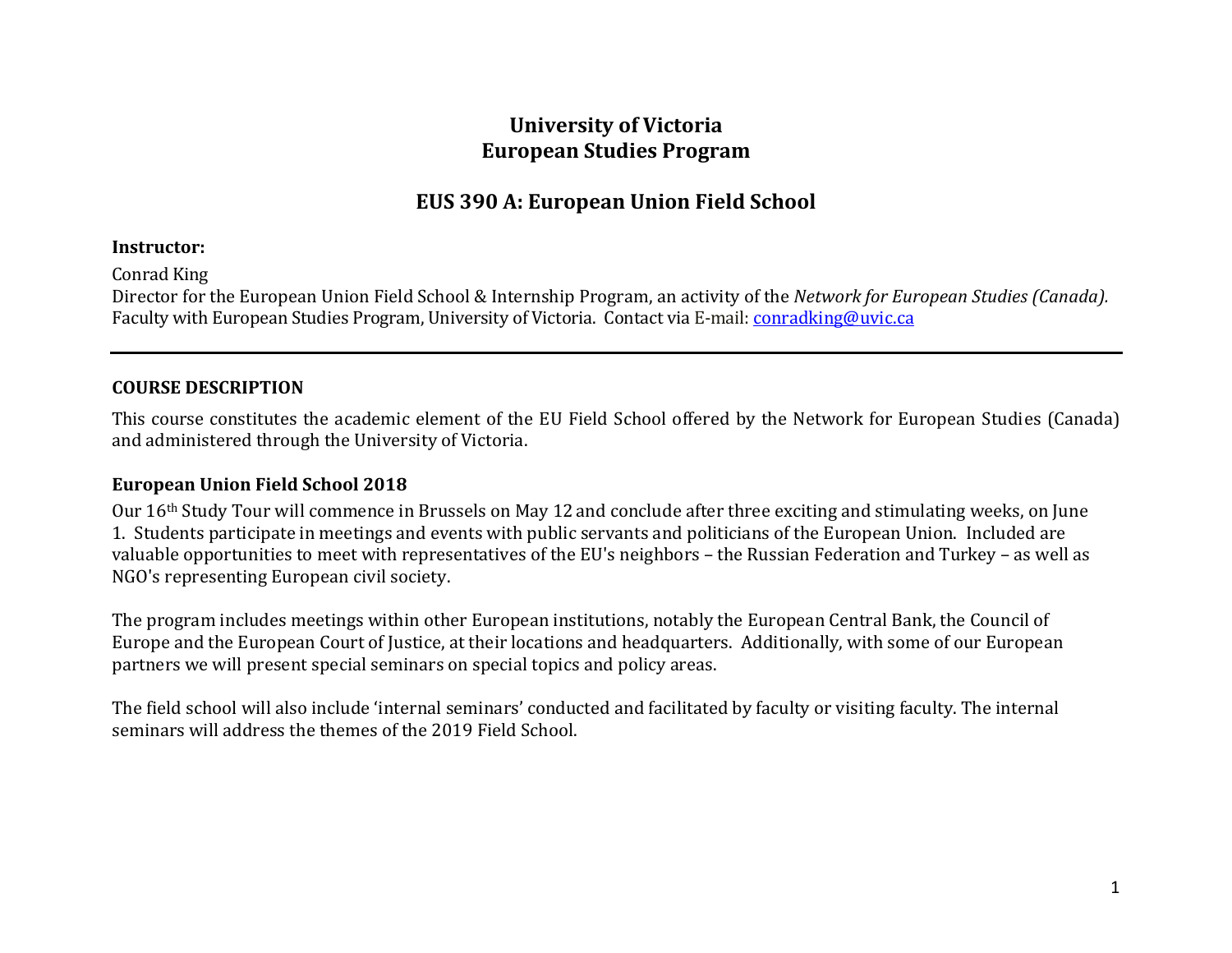# **COURSE OBJECTIVES**:

General: The student learns the history, structure and activity of the European Union, a significant regional inter-governmental organization as well as an unprecedented form of governance in an increasingly globalized political environment. Students explore the *practical* aspects of European integration, European Union institutions and operations, as well as EU foreign relations (with special emphasis on Canada-EU relations).

Instructional: Upon successful completion of this course, a student will be able to:

- Recognize and understand the concepts and terms associated with the practical or applied work of European Union institutions and intergovernmental organizations in Europe.
- Recognize, identify and explain the character, purpose and activities of major institutions of the European Union.
- Recognize and explain the relationships and interactions between EU member states, the European Union, and nonmember states (with a particular focus on Canada).
- Recognize and explain the relationships and interactions between the European Union and other political and economic organizations related to European integration.
- Recognize and articulate the relationship of the study of regional intergovernmental organizations to the discipline of political studies and other social sciences.
- Demonstrate written and oral communication skills in assignments which focus on problems and issues of the European Union.
- Apply these learning outcomes to a variety of issues and problems, in order to demonstrate understanding of the subject matter.

# **TOPICS FOR 2019**

The central purpose of the Field School is to understand the institutions involved in European integration (especially but not exclusively: the European Union). However, each Field School also introduces topical themes, to frame some of the seminars and discussions. These themes are not *exclusive*, and many more topics and themes will come up during the program.

- 1. European Parliament elections (including issues of democratic deficit, and populist responses).
- 2. Brexit (including implications of Brexit for EU foreign policy)
- 3. Non-compliance with EU norms (with a special case study of Italy, especially regarding issues of fiscal policy and Asylum & Migration policy).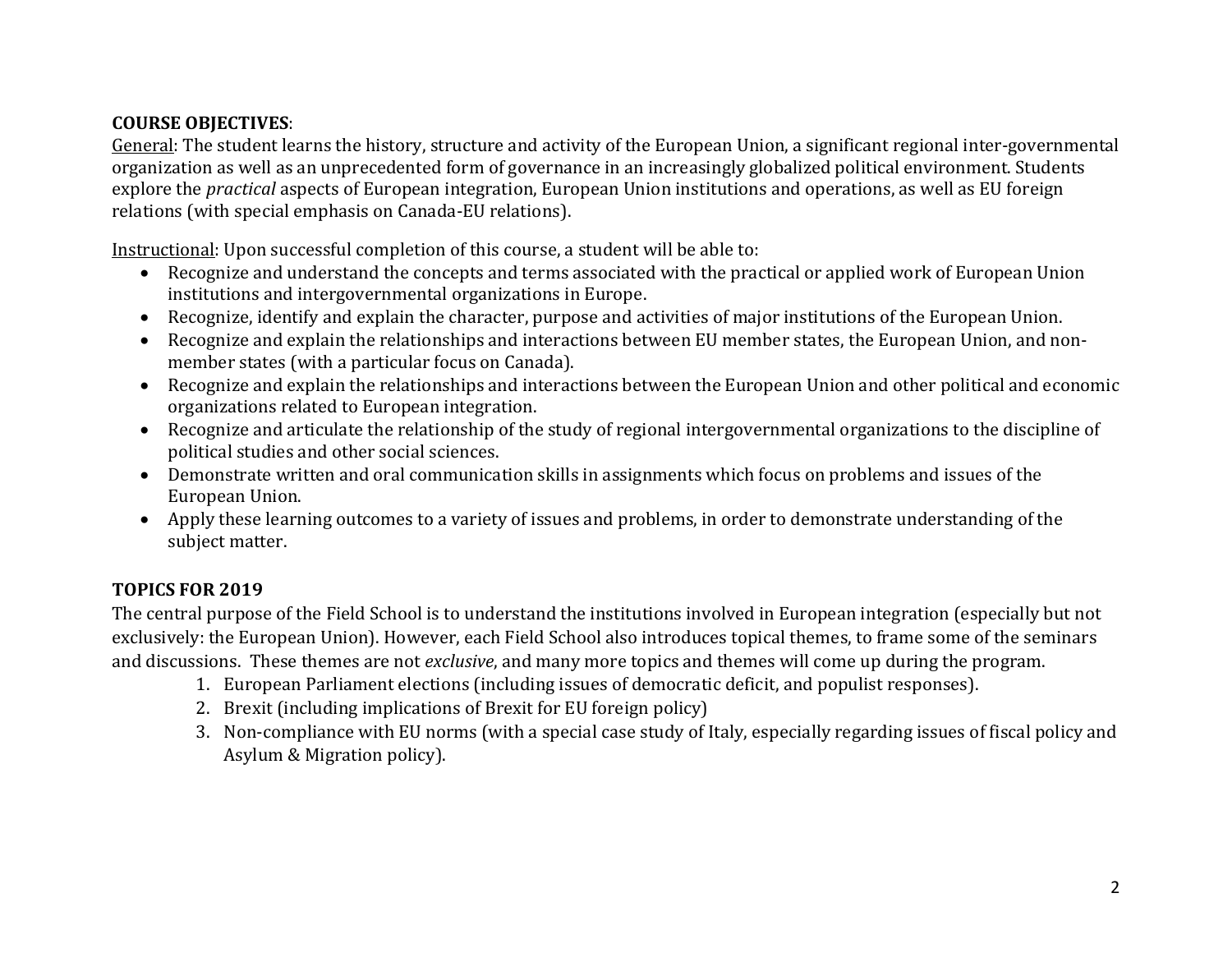**RECOMMENDED READINGS:** Participants have varying levels of knowledge about European integration. A certain amount of knowledge is assumed in order to participate in the field school, such as a basic history of the EU and conceptual understanding of the relationships between major EU institutions. If necessary, students can familiarize themselves with these topics by reading the introductory chapters in one of the following textbooks:

- [Bache,](http://www.amazon.com/Ian-Bache/e/B001H6MYUU/ref=dp_byline_cont_book_1) Ian, [Stephen George](http://www.amazon.com/Stephen-George/e/B001HOELLM/ref=dp_byline_cont_book_2) and [Simon Bulmer](http://www.amazon.com/s/ref=dp_byline_sr_book_3?ie=UTF8&field-author=Simon+Bulmer&search-alias=books&text=Simon+Bulmer&sort=relevancerank) (2015). *Politics in the European Union, 4th edition.* New York: Oxford University Press.
- Cini, Michelle and Nieves Perez-Solorzano Borragan (editors). (2013) *European Union Politics (4th edition)*. New York: Oxford University Press.

**REQUIRED READINGS:** Participants in this course are expected to complete all required readings prior to the beginning of the field school. See CourseSpaces for more information.

# **COURSE REQUIREMENTS**

This course will include Pre-Departure, Study Abroad, and Post-Tour activities. The Orientation and Debrief activities will be delivered by the Centre for International Education and student participation is required; activities/assignments in situ are also required, as well as activities that follow the study tour.

|   | <b>ACTIVITY</b>                       | <b>LOCATION</b>                                |  |
|---|---------------------------------------|------------------------------------------------|--|
|   | <b>Pre-Departure:</b>                 |                                                |  |
|   | Pre-departure modules (safety $\&$    | On-Line, through UVic Course Spaces            |  |
|   | intercultural training                | Access readings on-line, via public domain, or |  |
|   | All required readings<br>$\bullet$    | through U Vic (or home) library                |  |
| 2 | <b>Study Abroad:</b>                  |                                                |  |
|   | 1. Assessment of active participation | During field school.                           |  |
|   | 2. Blogs                              | Submitted via EUS 390 Course Spaces.           |  |
| 3 | Post-field school:                    |                                                |  |
|   | 3. Debrief & Final Report             | Submitted via EUS 390 Course Spaces.           |  |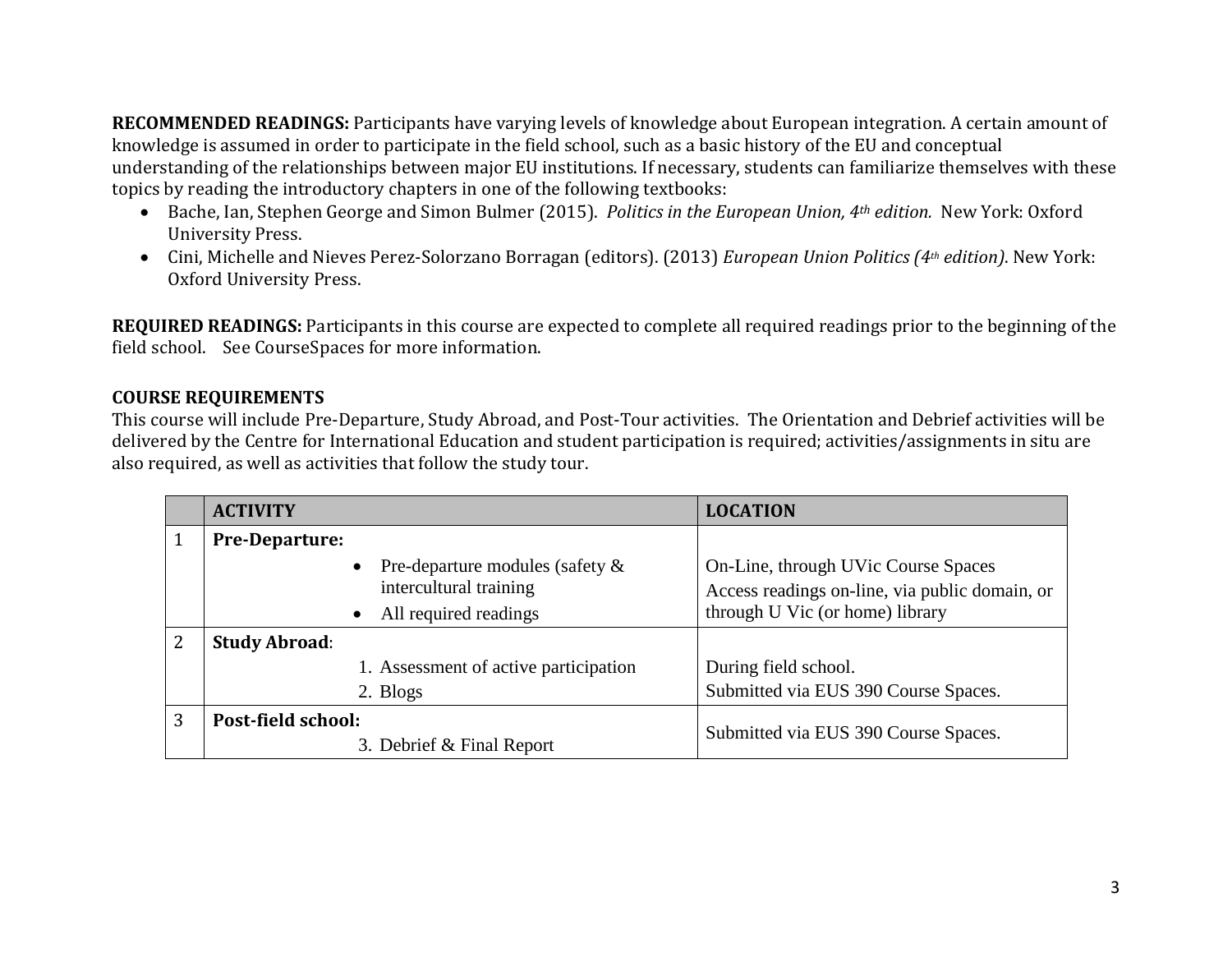#### **EVALUATION**:

Students will be evaluated via the following:

| 1. Evaluation of participation by Tour Director | 50% |
|-------------------------------------------------|-----|
| 2. Blogs (three total)                          | 30% |

- 3. Final Report (due June 17) 20%
	- 100%

### **(Overall Grading Structure):**

| $90-100: A^+$ | $75-79: B+$  | $60-64: C^+$ |
|---------------|--------------|--------------|
| 85-89: A      | 70-74: B     | $55-59:$ C   |
| $84-80:$ A    | $65-69: B^-$ | $50-54: D$   |
|               |              | < 50: F      |

#### **DETAILS ON EVALUATION**:

**Participation in seminars**: based on evaluation of student involvement in mandatory tour seminars, as provided by the Director of the Tour. The Director provides a letter grade that reflects participation of each student:

A-range (80-100%)

The student was not absent for any mandatory tour activities/seminars.<sup>1</sup>

The student was always punctual and prepared.

The student made an excellent contribution to the learning outcomes of tour participants, and the quality and quantity of comments or questions demonstrated a superior understanding of EU-related themes and topics.

B-range (70-79%)

The student was absent for no more than three mandatory tour activities/seminars.

The student was consistently punctual and prepared.

The student made a reasonable contribution to the learning outcomes of tour participants, and the quality and quantity of comments or questions demonstrated a competent understanding of EU-related themes and topics.

C-range (60-69%)

 $\overline{\phantom{a}}$ 

The student was absent for less than 10% of mandatory tour activities/seminars.

<sup>&</sup>lt;sup>1</sup> A mandatory activity or seminar refers to a single cohesive program component, such as one speaker. Therefore, missing an entire morning of the program might result in an absence for two (or more) activities, depending on how many speakers are planned that day. Generally-speaking, the expectation of students on the tour is that they will have 100% attendance, barring absences caused by a documented illness or injury.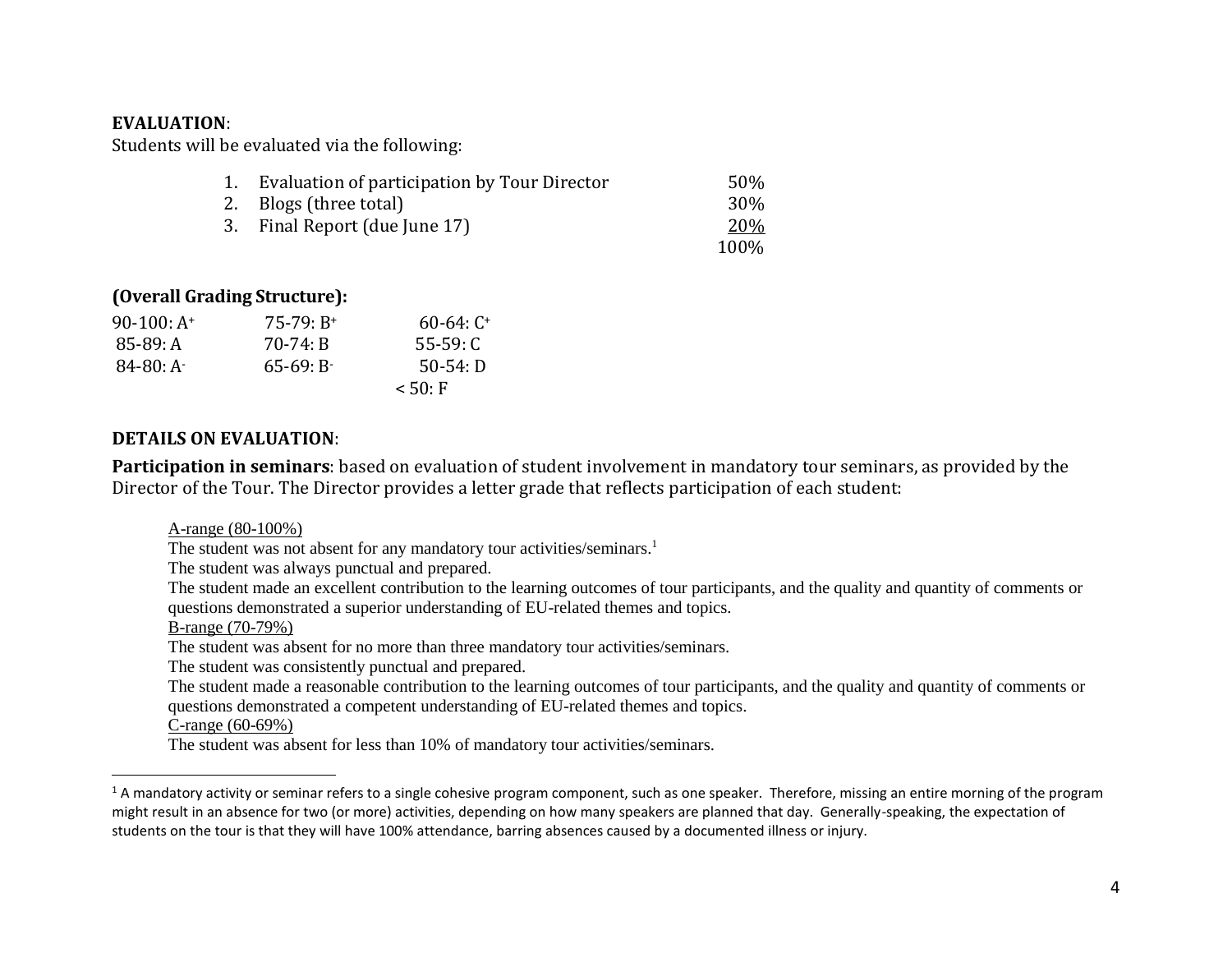The student was usually punctual and prepared.

The student made some contribution to the learning outcomes of tour participants, and the quality or quantity of comments or questions demonstrated an adequate understanding of EU-related themes and topics.

D-range: (50-59%)

The student was absent for more than 10% but less than 25% of mandatory tour activities and seminars.

The student was seldom punctual or prepared.

The student made minimal contribution to the learning outcomes of tour participants, and the quality or quantity of comments or questions demonstrated a basic understanding of EU-related themes and topics.

Failing grade (less than 50%)

The student was absent for 25% or more of mandatory tour activities and seminars

The student was seldom punctual or prepared.

The student made little or no contribution to the learning outcomes of tour participants, and the quality or quantity of comments or questions demonstrated a poor understanding of EU-related themes and topics.

**Blogs:** over the course of the three-week field school, each student must submit three personal blog posts. Each blog post should be approximately 350 words. These are to be submitted through CourseSpaces, and not to be made public without the express prior consent of the instructor.

The first post is an 'anticipation' blog, which reflects on (some of) the required readings and establishes individual learning goals prior to the beginning of the tour. Blogs two and three are to be written during the tour. Each one can be reflections on a single seminar, or a single institutional site visit. Try to post one per week. Blogs will not be accepted after June 1. Each Blog is worth 10% of the final grade (30% total). A grading rubric is in CourseSpaces.

**Debrief Report:** During the final days of the Field School, there will be a seminar(s) that considers the overall issues and debriefs some general topics and themes from the Field School. Emerging from these seminars/activities, the instructor will develop a question or topic on which you must write a debrief report. The substantive and logistical details of this report will be decided during the tour. You can anticipate that this will look like a very short 'paper', of approximately 800-1000 words, which will require no additional external research. It may require you to demonstrate knowledge of readings, or content from field school seminars. This debrief report will be due on June 17 (no late submissions permitted) and is worth 20% of your final grade.